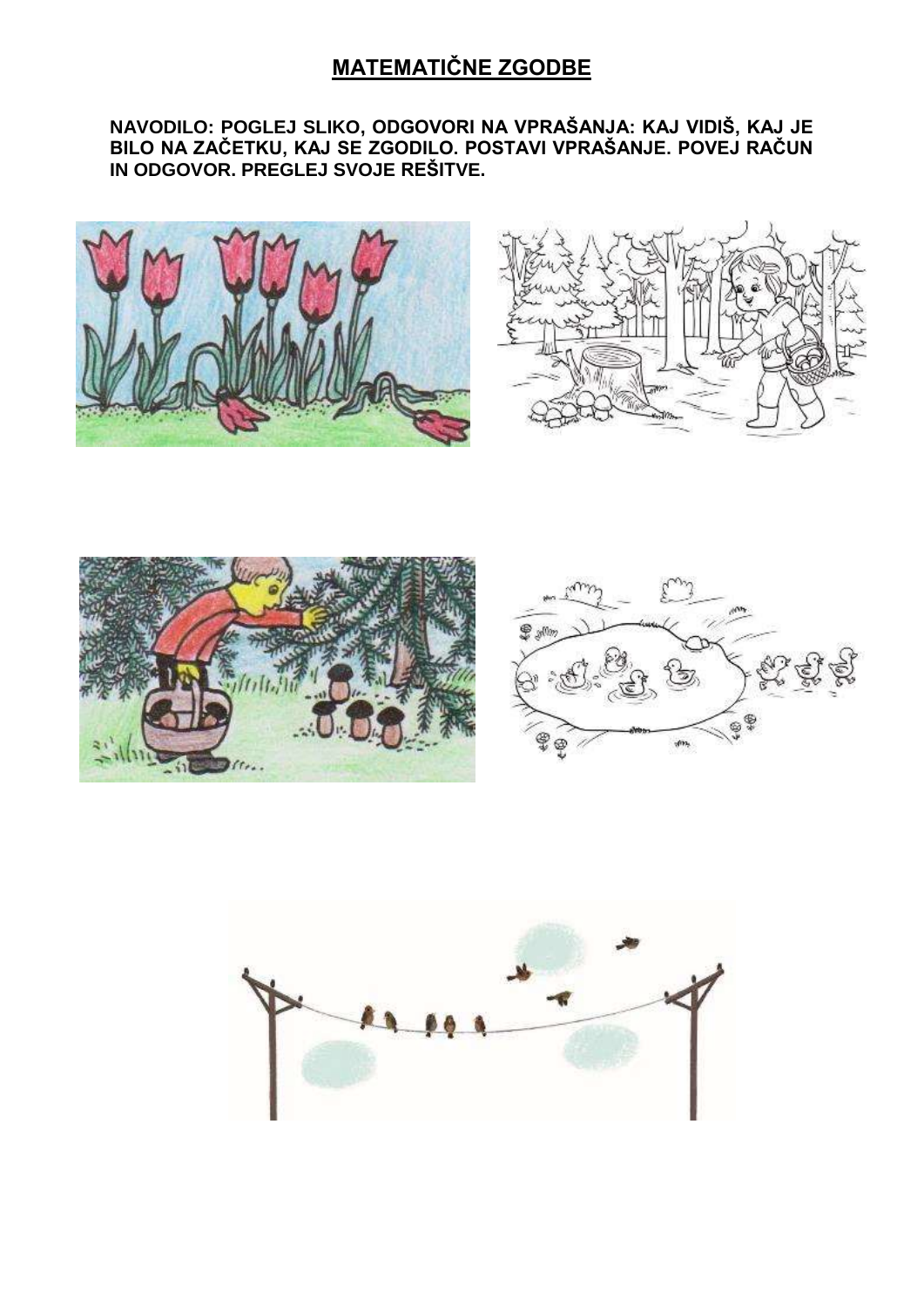## **BESEDILNE NALOGE**

| NAVODILO: PREBERI NALOGO, OBKROŽI PODATKE, NAPIŠI RAČUN, ZAPIŠI |  |
|-----------------------------------------------------------------|--|
| <b>ODGOVOR, PREGLEJ SVOJO REŠITE</b>                            |  |
|                                                                 |  |

| <b>MATEJ IMA</b><br>, TEJO<br><b>IMA</b>              |
|-------------------------------------------------------|
| - IMATA OBA SKUPAJ ?<br><b>KOLIKO</b>                 |
| RAČUN:                                                |
| ODGOVOR:                                              |
| POJEDEL JE 5<br><b>GAJ JE IMEL 7</b><br><b>KOLIKO</b> |

MU J JE OSTALO?

RAČUN:\_\_\_\_\_\_\_\_\_\_\_\_\_\_\_\_\_\_\_\_\_\_\_\_\_\_\_\_\_\_\_\_\_\_\_\_\_\_\_\_\_\_\_\_\_\_\_\_\_\_\_

ODGOVOR:\_\_\_\_\_\_\_\_\_\_\_\_\_\_\_\_\_\_\_\_\_\_\_\_\_\_\_\_\_\_\_\_\_\_\_\_\_\_\_\_\_\_\_\_\_\_\_\_

| <b>JE IMELA 5</b>                           |                 |
|---------------------------------------------|-----------------|
| JE VRNILA 3<br>IMA?                         | . KOLIKO JIH ŠE |
| RAČUN:                                      |                 |
| ODGOVOR:                                    |                 |
| V PARKU JE BILO Y Y Y Y Y Y Y Y DREVES.     |                 |
| POSEKALI SO TELEVISION TELEVISION NEWSFALOR |                 |
| RAČUN:                                      |                 |
| ODGOVOR:                                    |                 |